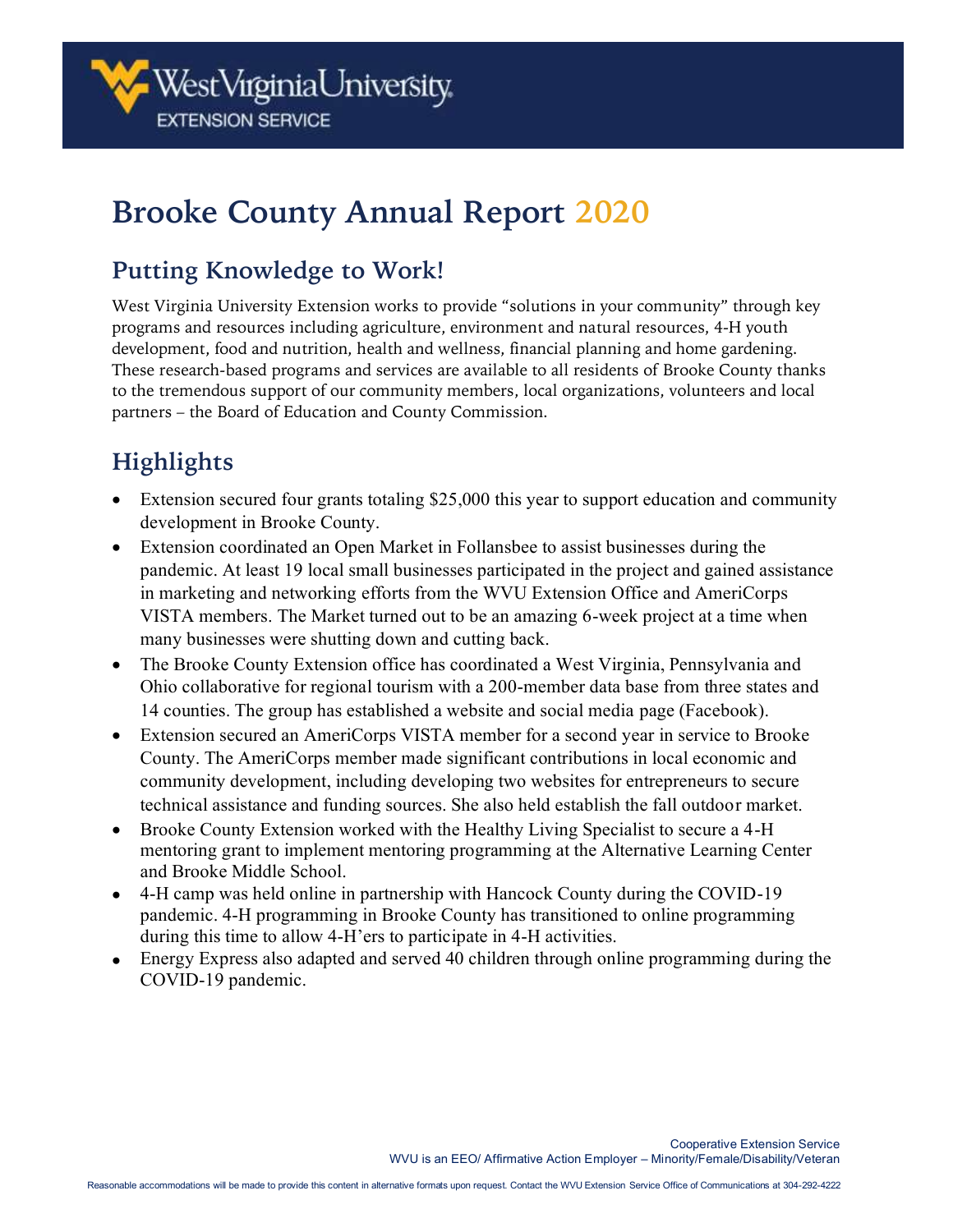## **4-H/Youth Development**

#### *Camping*

- 48 youths participated online via the Hancock Brooke Camp URLinked; 17 adults assisted with the camp.
- 165 original posts made via the Hancock Brooke Camp URLinked Facebook page.
- 326 photos and 17 videos shared of youths completing activities.
- 283 total activities completed by virtual campers.

#### *4-H School-Based Programs*

- The Brooke Middle School 4-H Program worked on a school garden.
- The Brooke Alternative Learning Center started a 4-H club and mentoring program with all students in the school participating.

#### *Traditional 4-H Programming and Clubs*

- Clubs adapted to the pandemic. The Clever Clover's 4-H Club in Follansbee meets online and the Buffalo Clovers held one in person meeting and now meets online.
- 4-H was offered online to all Brooke County youths ages 5-18 through the Northern Panhandle Challenge.
- 4-H $\hat{\omega}$ 4 was offered online to all Brooke County youths ages 5-18. These are live online sessions with hands-on learning activities, including STEM experiments, healthy snack recipes, crafts and a pet show, at least once a month.

#### *Energy Express*

- Meals were offered to the 36 students who participated/picked up their materials at summer feed sites in Brooke County.
- Total average attendance was 95% based on the percent of enrollment average.
- 94% of students qualified for free or reduced lunch.
- Five Energy Express mentors were hired to work at the Brooke High School location. Brooke County mentors organized educational materials to give to nonprofits in Brooke County, and helped maintain the Brooke Middle School garden over the summer.
- A new partner, UniCare, made a monetary donation and provided various school supplies for Energy Express students.

#### *4-H School Enrichment*

- Health Rocks programming taught to all  $3<sup>rd</sup>$  graders at Brooke Intermediate North.
- Health Rocks programming provided virtually to Middle School health teachers and to the Alternative Learning Center (ALC) to use with all students.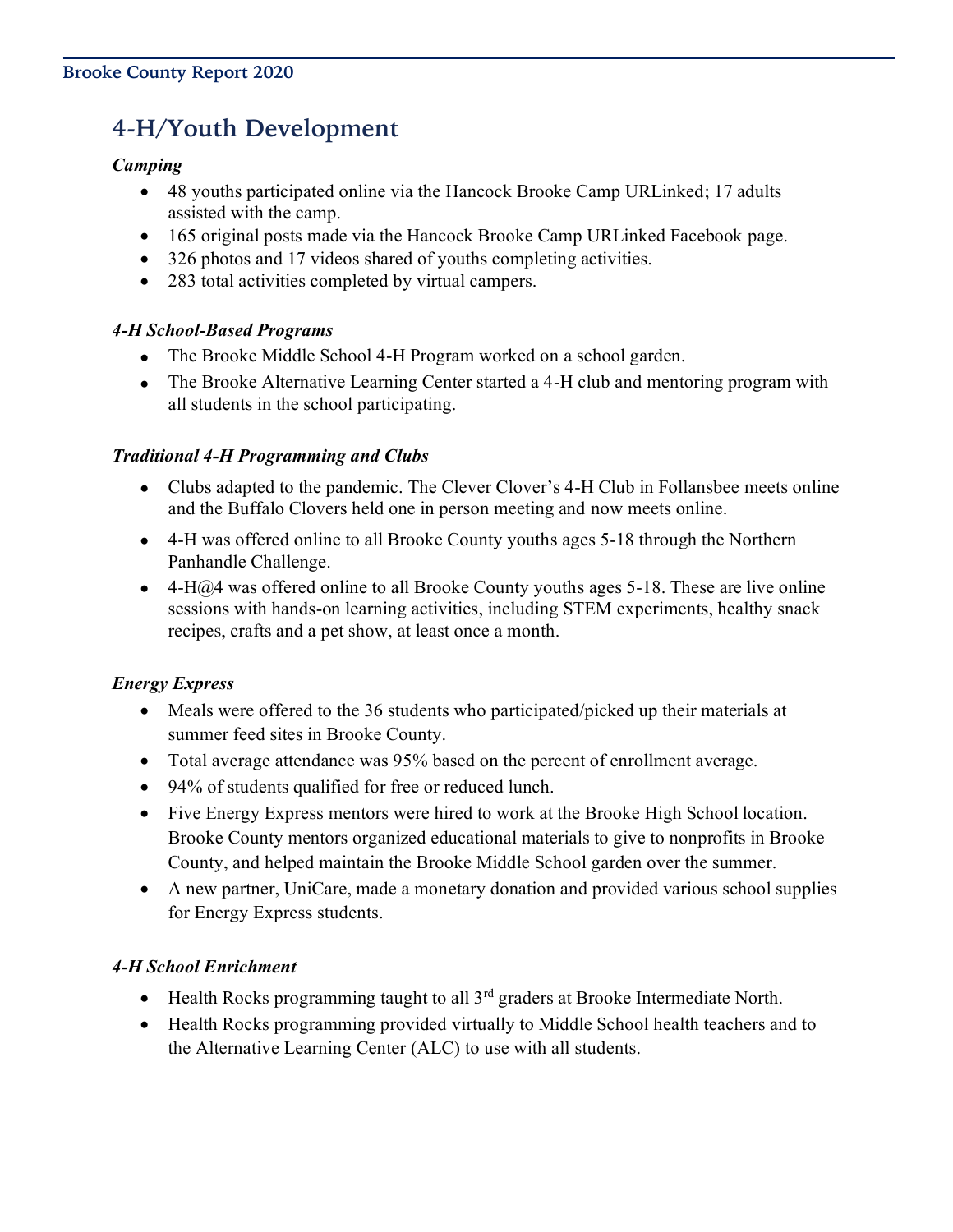- The ALC received funding from the 4-H mentoring grant to get aquariums and fish for two classrooms. The 4-H members at the ALC were able to teach the Brooke Primary South students about aquariums and how to take care of fish.
- The Code Your World Series, computer programming lessons, was taught to all 190 5<sup>th</sup> graders at Brooke Middle School. Mindfulness videos were recorded and provided to Brooke Primary South for use with their students during remote learning.

#### *4-H State and National Level*

• Extension agent became the chair of the Youth Empowerment Workgroup of the National Association of 4-H Youth Development Professionals.

#### *Family Nutrition Program*

- Our nutrition outreach instructor (NOI) takes the lead on providing Brooke County schools with nutrition education for students. WVU's Family Nutrition program provided direct education in many Brooke County schools, including nutrition classes (six to seven weeks) at Brooke Primary North, Brooke Intermediate North and Brooke Primary South. The classes provided nutrition education, physical activities, healthy food demonstrations and taste testings.
- The NOI organized a Kids Farmers Market for every student at Brooke Primary North but this was cancelled due to COVID.
- Several other Kids Markets are pending and will hopefully happen in the future. (The farmer's markets use local produce from Brooke County farmers and the Family Nutrition Program promotes our local farmers.)
- Direct education nutrition classes are still offered, but are being delivered remotely. A community walking program was also initiated remotely.

## **Agriculture and Natural Resources**

#### *Wellsburg Community Garden*

- Extension successfully turned over the Wellsburg community garden to the Brooke County ALC. Extension assisted the ALC in cleaning up the garden and preparing it for the next season, and plans to loan equipment to the gardening program for the community/school garden.
- Extension and Energy Express mentors worked to clear the Brooke Middle School gardens for another season when schools resume.

#### *5 th Grade Agricultural Days*

• Brooke County Extension secured a \$1,000 grant for the county Ag Days. The funding will be carried over through 2021 when, hopefully, the event will be rescheduled.